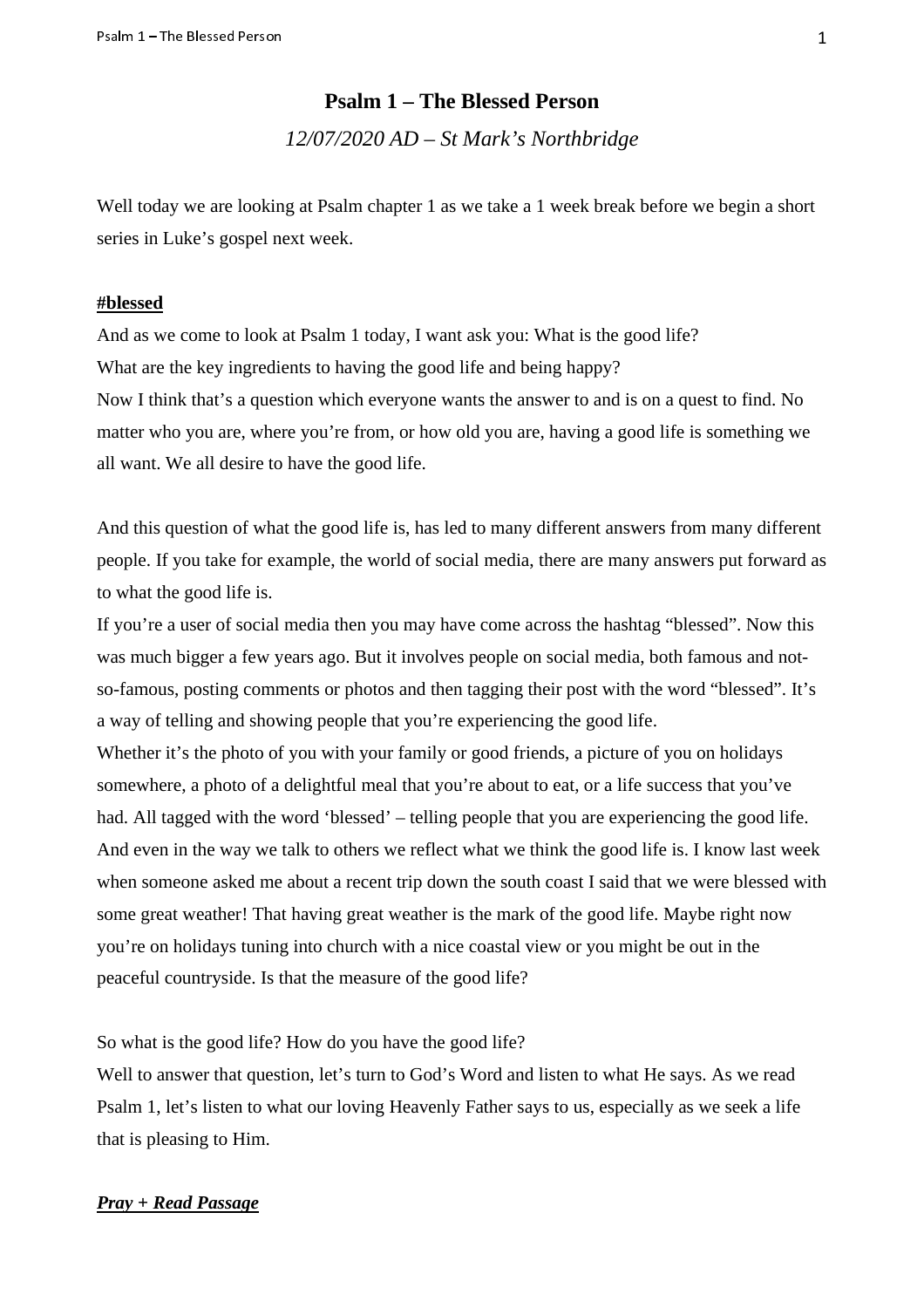Psalm 1 – The Blessed Person<br>So if you have a Bible, please have it open to Psalm 1. But first let me pray before we read Psalm 1 together. *Pray***.**

#### **Psalm 1** (pg 463)

<sup>1</sup> Blessed is the one who does not walk in step with the wicked or stand in the way that sinners take or sit in the company of mockers, <sup>2</sup> but whose delight is in the law of the Lord, and who *meditates on his law day and night. 3 That person is like a tree planted by streams of water,*  which yields its fruit in season and whose leaf does not wither—whatever they do prospers. <sup>4</sup> Not *so the wicked! They are like chaff that the wind blows away. 5 Therefore the wicked will not stand in the judgment, nor sinners in the assembly of the righteous. <sup>6</sup> For the Lord watches over the way of the righteous, but the way of the wicked leads to destruction.*

## **The Negative: A Blessed Person Does Not… (v. 1)**

Well as we seek to find out what the good life is, the psalmist firstly tells us what the good life is **not**. We are given the negative. We are shown what the good life according to God is **not**. Did you see in verse 1 that the good life involves not participating with the wicked. That the blessed person, the one who wants to live the good and happy life, **doesn't** act in line with the wicked – their actions are not like those who are wicked. The blessed person doesn't walk, doesn't stand, doesn't sit among the wicked. They don't participate in the way of the wicked.

There's a well-known saying that, "Bad company corrupts good morals". And here the blessed person is one who does not involve themselves with the wicked and sinners. They are different. And the psalmist wants to stress from the beginning of this book, and this psalm, that the person who wants to live the good life does not get tangled up in the way of the wicked and sinners. This echoes what we looked at last week at the end of 2 Corinthians chapter 6. That God's people don't share fellowship with unbelievers. It doesn't mean that we don't talk to and interact with unbelievers, but as God's people we don't share in that way of life. We are to be different, or as the Bible repeatedly says, God's people are to be holy – distinct.

And this might seem rather obvious. That as Christians, God has saved us through His Son to live differently. That we walk by the Spirit and not by the flesh. That we live differently to the world. But we can so easily participate in the way of the wicked. We can so easily and subtly become selfish and impatient with others and think that's ok. We see others living that way and think it is alright to do the same.

And during this season we are in, there is one area that I think we Christians can easily walk in the way of the wicked and join in the crowd of mockers. And that's in how we speak about and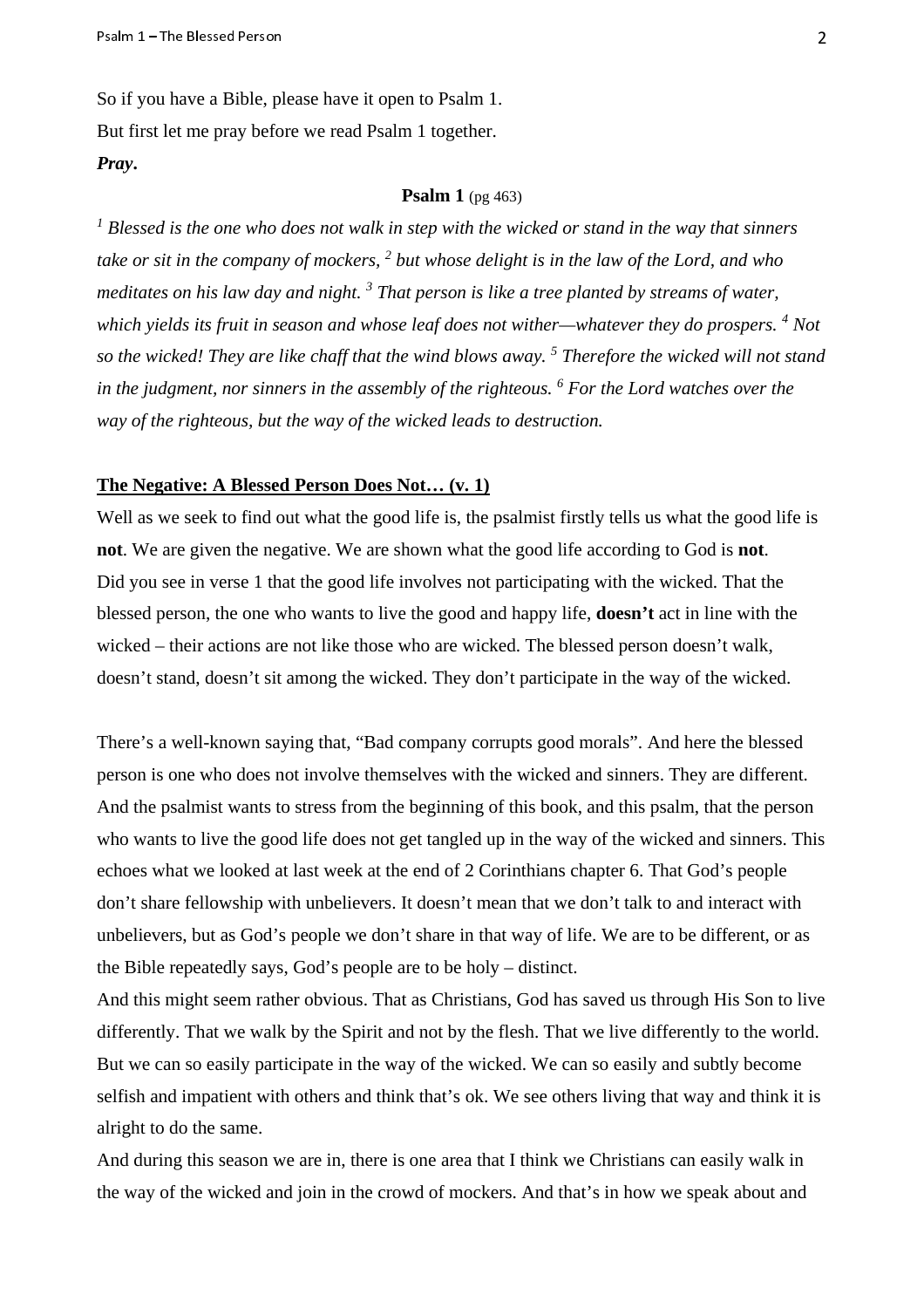Psalm 1 – The Blessed Person<br>relate to our leaders and those in authority. As people's frustrations surface with the way life is now, it can be easy for us as God's people to be swept up and join in with condemning and criticising our leaders.

But as Christians, as those who are blessed, we are called to pray for our leaders and submit to them, rather than joining in with the wicked.

This is just one area where we need to be careful that we don't end up participating in the actions of the wicked.

#### **The Positive: A Blessed Person… (vv. 2-3)**

So we have the negative – that the blessed person does not participate in the way of the wicked. But the psalmist then gives us a contrast. We are shown the positive. Rather than participating with the wicked, we see in verse 2 that the blessed person delights in and meditates on God's law. Rather than seeking the counsel of the wicked, the blessed person seeks God's counsel.

The blessed person is guided by God and His Word and so the good life is seen in a love of God's law. While the wicked and the sinful are guided by their own desires and walk according to their own will, the blessed person walks by God's law. They are not a law unto themselves but rather they submit themselves to God's law.

And this is one of the key differences between the blessed person and the wicked person. The blessed person sees themselves as someone under God's loving rule and lives according to God's good word. They delight in God's law because they know the God who gives this law. They see that God's Word and His law and His ways are good. That God's words of instruction are the loving and guiding words of a Father to their child. The psalmist delights in God's law because He intimately knows the good and loving God who gives this law. And we've caught a glimpse of this already today in our readings from Psalm 119.

And that's why the blessed person meditates on God's law day and night. They are so devoted to hearing from God and being guided by Him, because they trust Him.

Now when we read that the blessed person meditates on God's law day and night, it is so easy to feel guilty because you don't measure up. And you could conclude that I just need to meditate on God's Word more regularly. And that's not a bad thing to do. It's helpful to reflect on what stops us from meditating on God's word – whether that be distractions like the endless entertainment options we have – especially online, or your phone or computer buzzing with notifications for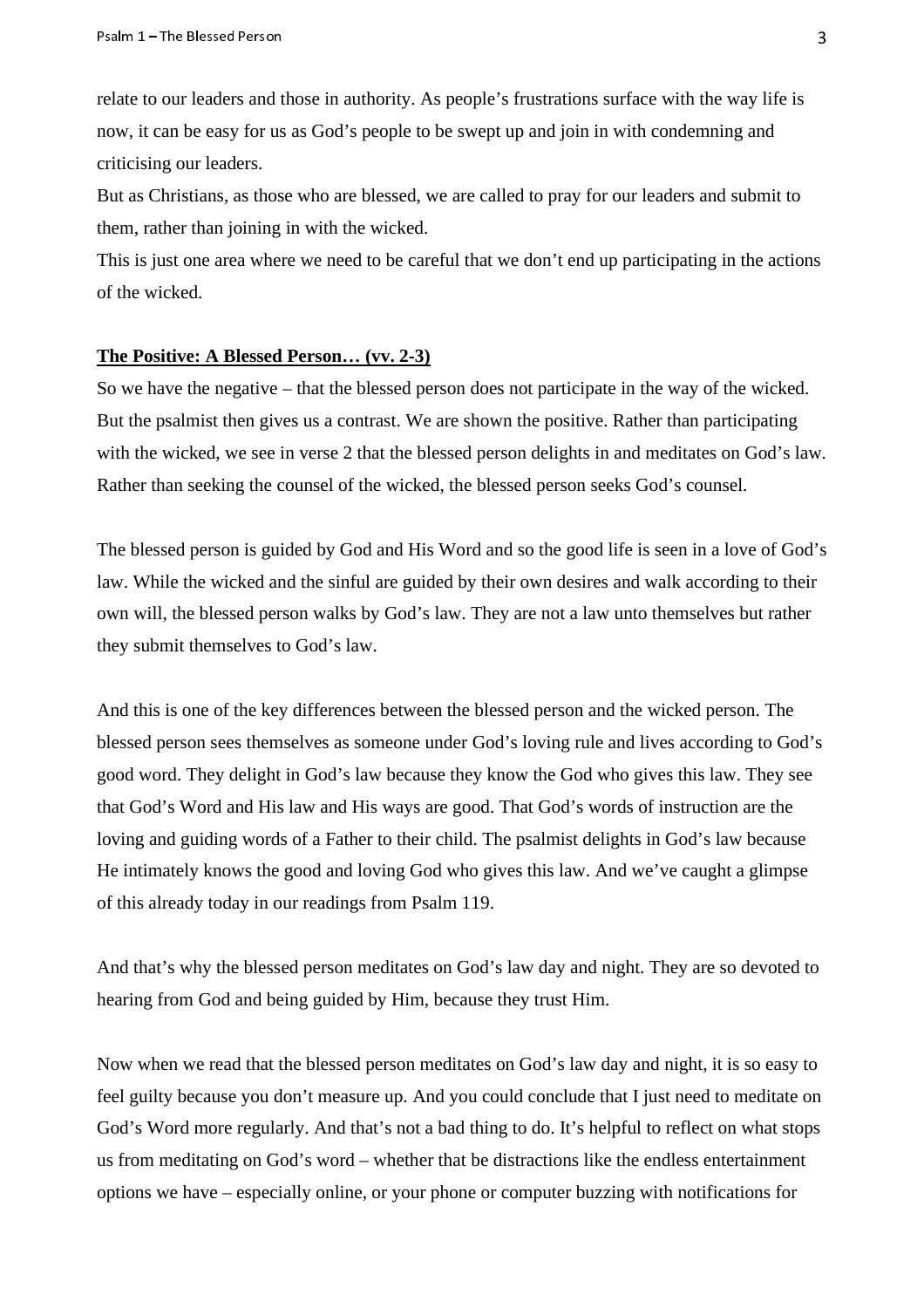Psalm 1 – The Blessed Person you to see what's happening in the world. There are many things that stop us from meditating on God's word.

But more importantly the psalmist is quite deliberate here in his order. He is saying that the blessed person delights in God and his law, and that leads them to meditate on it day and night. It's a matter of the heart and the will, and our desires.

So meditating on God's law isn't done out of obligation or guilt, but out of delight for the God who so generously loves you. As Christians we only need to look at God sending His own son for us to see his goodness to us and how He has our best interests at heart. That's why we take great delight in Him, and that's why we hunger and thirst for his words to us.

But what often stops us from delighting in God and His law is that we have such a small picture of what the good life is. So often we set the bar too low when it comes to what we think the good life is. We set the ultimate in things that are temporary and fading. Whether it's family and friends, holidays and leisure, career and achievement, good food and thrilling experiences. But the psalmist corrects our narrow view of the good life by showing us that the good life is seen in mediating and delighting in God's law. In verse 3 the psalmist says that the blessed person is: *…like a tree planted by streams of water, which yields its fruit in season and whose leaf does not wither—whatever they do prospers*

It's a picture of the truly good life. The person who has ultimate and eternal prosperity. The person who bears fruit. The person whose life is guided and shaped by God's word. That is the good life!

If you've been a Christian for a while, it's can be easy to see reading the Bible as 'just reading the Bible' or a duty. But the psalmist wants us to see the importance of drinking in and feeding on God's word. In verse 1 the blessed person doesn't participate in the way of the wicked because in verse 2 they are anchored in God's word and can discern God's way. The good life is found in listening to God's voice rather than the voices of others: walking obediently and faithfully to God rather than walking in the way of the wicked.

The psalmist even says there in verse 3 that for the blessed person who delights in God's law, "whatever they do prospers"!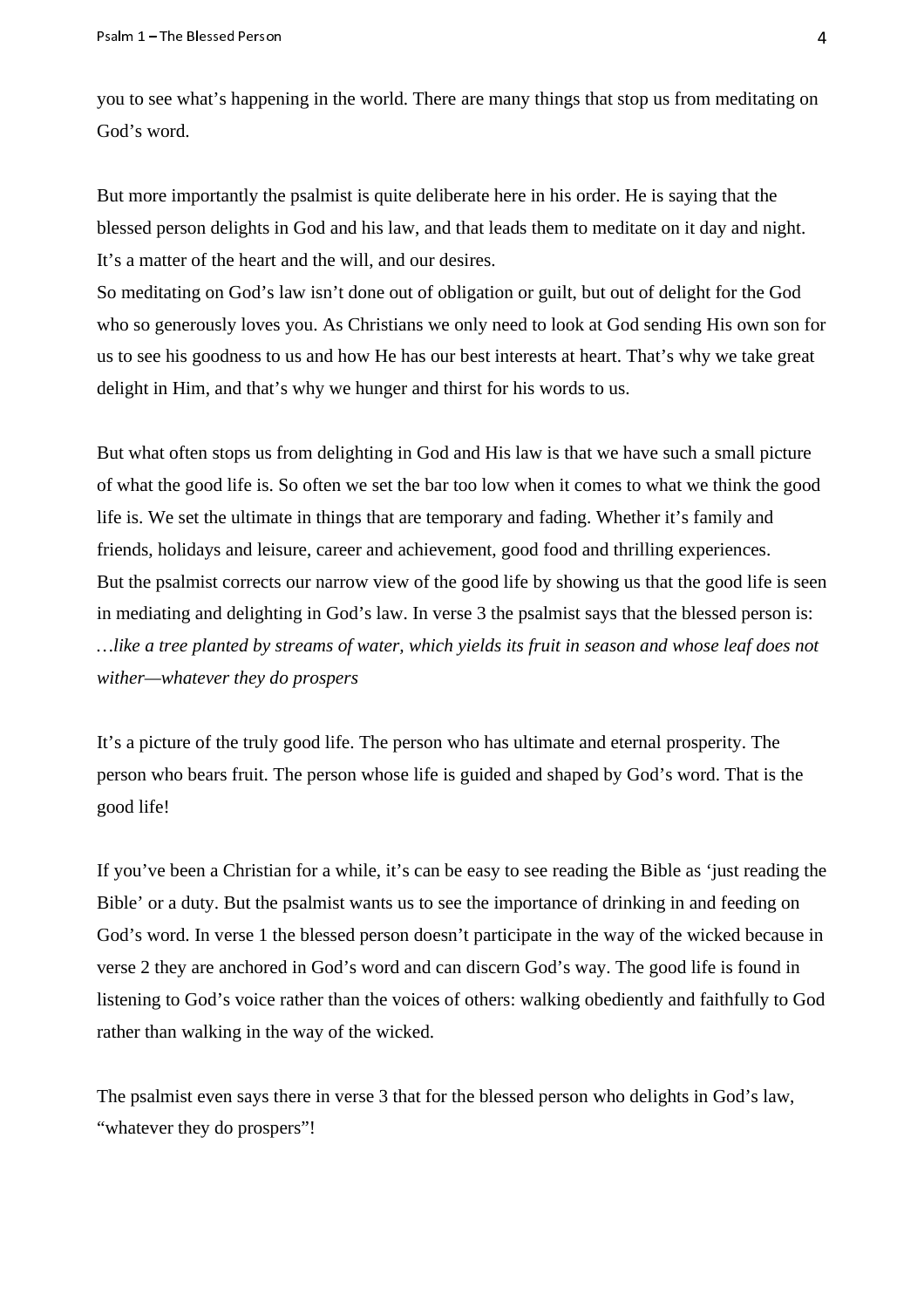Psalm 1 – The Blessed Person<br>Now, that's a massive claim to make. It sounds a bit too good to be true. Because if it is, that really is the good life!

So what does the psalmist mean when he talks about prospering?

Well the good life and true prosperity is seen in light of eternity and where you stand before God. I'll say that again: the good life and true prosperity is seen in light of eternity and where you stand before God.

## **The Wicked Person (vv. 4-5)**

And the psalmist shows this by drawing us back to the wicked person and their fate. While the blessed person prospers, we see that not everyone prospers and succeeds. In contrast to the blessed person who is like a tree that bears fruit and does not wither, the wicked, in verse 4, are like chaff that the wind blows away.

You could not get a more contrasting picture of the difference between the blessed and the wicked person. One is a deep-rooted tree which bears fruit and is full of life. The other is a lifeless piece of waste that just vanishes.

And so the psalmist is quite emphatic about the outcome of these two group of people. While the blessed person will prosper, *Not so the wicked!*

So the good life is judged by the context of eternity and what will really last in the end. And so God's judgment is brought into focus by the psalmist. As verse 5 says:

*the wicked will not stand in the judgment, nor sinners in the assembly of the righteous.* At the judgment seat of God, the wicked will be brought to their knees. They will not join in the assembly of God's people in eternity. But the righteous and blessed person will prosper and enjoy the fellowship of being with God and His people.

That is the context for knowing what is ultimately good and what will ultimately prosper. True prosperity is seen in what will last into eternity and where you stand before God. True prosperity is about being counted among the righteous and participating with God's people into eternity. And so that is the true prosperity gospel.

# **The Two Paths (v. 6)**

And with eternity in mind, the psalmist points to the two paths that people can walk along. There are two types of people: the blessed and the wicked. The righteous and the sinner. And they both walk along two different paths. One path is participating with the wicked, while the other path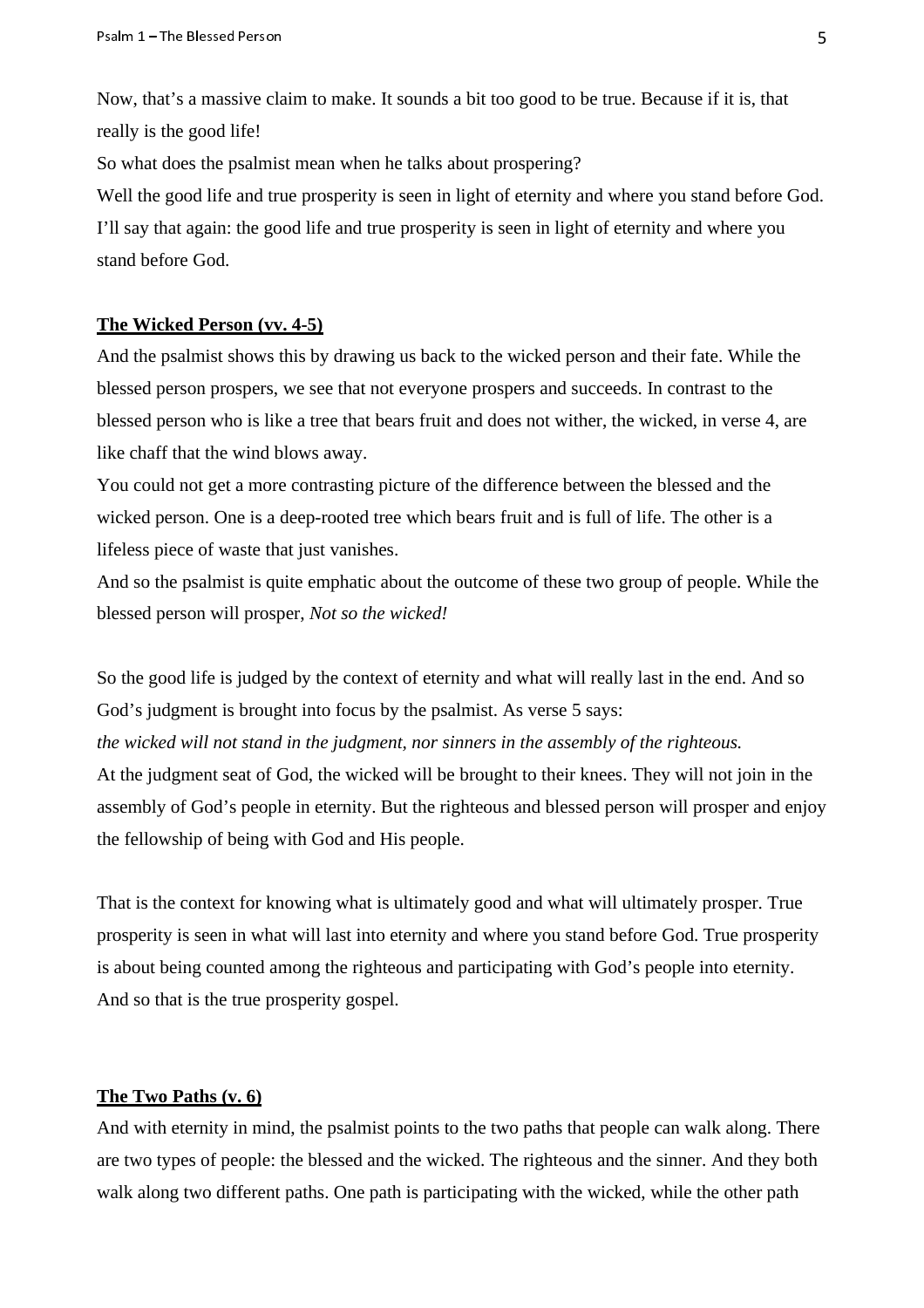Psalm 1 – The Blessed Person<br>leads to participating with God and His people into eternity. One is a path with God's presence and guidance and the other is a path leading to destruction.

And the psalmist here offers both a word of assurance and a word of warning.

For the righteous there is an assurance in verse 6 that as they walk along the path of righteousness according to God's law, He is watching over them. God does not abandon his people but He is with them every step of the way.

And that is an enormous comfort for the blessed person because we know that on the road to eternal prosperity it is not always easy and the path is far from smooth. The Bible never promises that once you turn to Christ that everything will be smooth sailing. If anything it promises the opposite! And this psalm highlights the fact that along the way, God's people will encounter the wicked, the sinners and mockers, and not to mention the imperfections which we all experience in a world tainted by sin – which as an aside, makes a complete mockery of the prosperity teaching movement which says that you will have health and wealth and success in this life. The road is bumpy.

But along the way, God is with his people. He watches over them. He watches over you every step of the way. And He is not silent either. He gives us His word which guides us.

And there is also a warning from the psalmist. The warning in the last line of the psalm is not to get caught up in the way of the wicked. That the good life is **definitely not** found in walking along the path of the wicked – the path leading to destruction.

One Christian writer has said that this psalm acts as the gatekeeper for anyone who reads this book. It makes you ask where you stand. Are you amongst the righteous or with wicked? There are two paths with two different ends.

#### **The Blessed One (Eph. 1:3–14)**

So do you want the good life? Do you want to be blessed?

Well how can you have the good life? How can you be blessed?

Well in this Psalm we see that being blessed is about listening to God's Word. Not just listening but meditating on it – thinking about what God says and how that should guide our path. That is how you can have the good life into eternity.